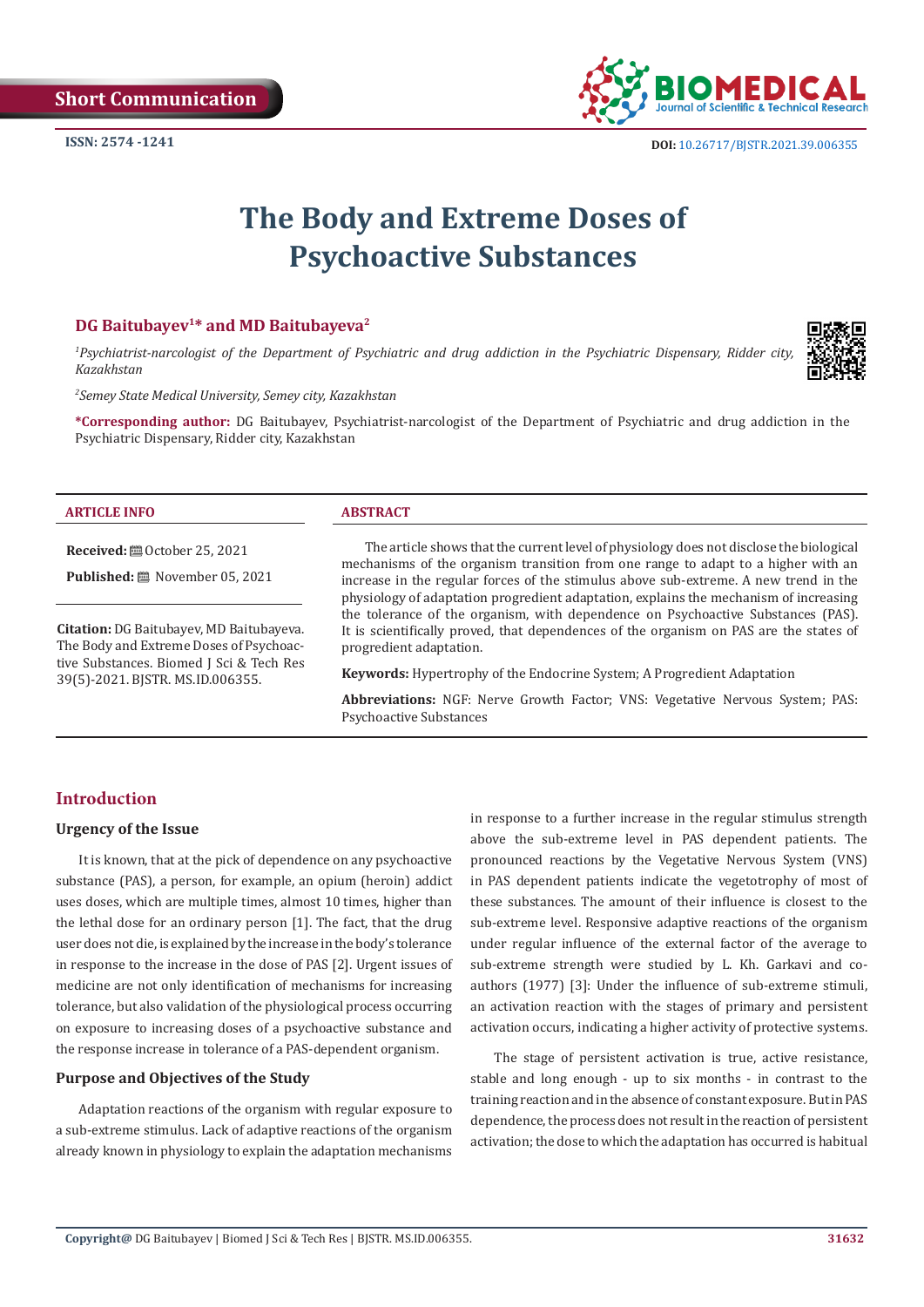and results in no euphorizing effect. To achieve neurophysiological shift sufficient for euphoria, a larger dose is required. But increase in the dose of PAS after the activation reaction is stressful for the organism. Stress in its development has three stages. The first stage is the "anxiety reaction", the second one is the stage of tolerance, when hypertrophy of the adrenal cortex with a steady increase in the formation and secretion of corticosteroids develops. They increase the amount of circulating blood and blood pressure, have an antihistamine effect, enhance gluconeogenesis, normalize physiological reactions, etc. The tolerance of the organism to the stimulus increases. Prolonged exposure to the stimulus results in the stage of exhaustion, and death may occur. Doses of PAS above the stress level are lethal [1].

L Kh Garkavi and co-authors showed that: "the reactivity of the organism is represented by a number of floors (ranges), which does not exceed ten. In each floor: a weak stimulus causes the training reaction, an average sub-extreme stimulus - the activation reaction, a strong stimulus – the stress. The ranges are separated by the zone of non-reactivity, when increasing the stimulus level above the stress one or decreasing below the training one causes no reaction. Transition to the next range shows again the same order of reactivity: the reactions of training, activation, and stress. As it was mentioned above, an increase in the effect of an external stimulus up to a high level and the rise to the second stage of the stress reaction, the resistance stage, lead to the development of hypertrophy of the adrenal cortex with an increase in the secretion of corticosteroids increasing, in turn, resistance to the stimulus. But L.Kh.Garkavi and co-authors could not explain the mechanisms providing the human organism's transition (bypassing exhaustion and death stages) from one floor (range) of adaptation to a higher one, under the conditions of further increase in the force of impact above stress level.

Indeed, according to pathophysiology, without such adaptation mechanisms increasing the tolerance, the body must die from "exhaustion", from failure of adaptation mechanisms, when the organism transits from the first adaptation range to the second. But in a PAS dependent people, this is not observed. This indicates failure of the current level of physiology to explain the mechanisms providing the body transition from one adaptation range (reactivity) to a higher one. In the history of narcology, attempts were made to explain the increase in tolerance organism by different causes. They are accelerated disintegration of PAS in the addict's, development of chronic stress, activation of other states inactive in normal conditions, or activation of systems that fulfil other functions, but with an increase in a PAS dose are forcedly involved in detoxification, etc. But all those assumptions have not been scientifically confirmed. No matter how full modern scientific research explain qualitative changes at the cellular and molecular level that lead to an increase in tolerance in PAS dependent

patients, it is clear that these changes can only be of adaptive, not pathological and damaging nature, otherwise they would lead not to an increase in tolerance, but rather to a decrease in it, and the body would already die when transiting from the first floor of adaptation to the second.

Also, according to the dialectical principle of the mutual transition of qualitative changes to quantitative ones, accumulation of these changes should lead to qualitative and quantitative changes in the neuroendocrine system which is responsible for the adaptation of the whole body. I would like to quote L.Kh. Garkavi, E.B. Kvakina, M.A.Ukolova (1977) - "it is possible to investigate separately the changes in any one system or at any one level, for example, molecular. But this is only a part of the changes in the overall complex reaction of the body. " Also, I would like to quote I.N. Pyatnitskaya (1988): Integral functional reactions to the intoxication of physiological systems are known to be no less important in maintaining homeostasis than biochemical protection". Consequently, we can speak about change in the body's response to a drug.

#### **Object and Methods of Investigation**

Features of the response of the neuroendocrine system to any external stimulus. Capacity of the endocrine system for positive trophic changes. Hypertrophy and hyperfunction of the endocrine system - histological and biochemical evidence. The response of the body to any change in the internal environment depends primarily on the functional state of the neuroendocrine system. Thus, the cause of the altered body's reactivity and a steady increase in the overall tolerance of the body, should be sought in the central mechanisms of adaptation - in the neuroendocrine system. The increase in tolerance of the PAS dependent organism can be explained by the functional tension of the neuroendocrine system and by the reaction of persistent activation only within one adaptation range. It is good health, physical activity, increased protective capacities of the body to various hazards - hypothermia, etc., which are clinically observed in the prodroma and possibly in the initial stage of alcohol dependence. But tension in the neuroendocrine system and the reaction of persistent activation fail to explain the transition from a lower to a higher adaptation range following PAS exposure above sub-extreme level and its further increase! After all, in such a situation, the body must experience stress with exhaustion and death! This can only be explained by the transcendental functioning of the neuroendocrine system, which can be possible only due to its adaptive hypertrophy, in response to the regular exposure to the external factor. But is it possible? According to the theory of physiology of the development of interrelations between the structure and the function, in the course of ontogenesis (individual's development), functional activity is of particular importance and it is stimulated by the flow of stimuli affecting the organism as a result of changes in living conditions.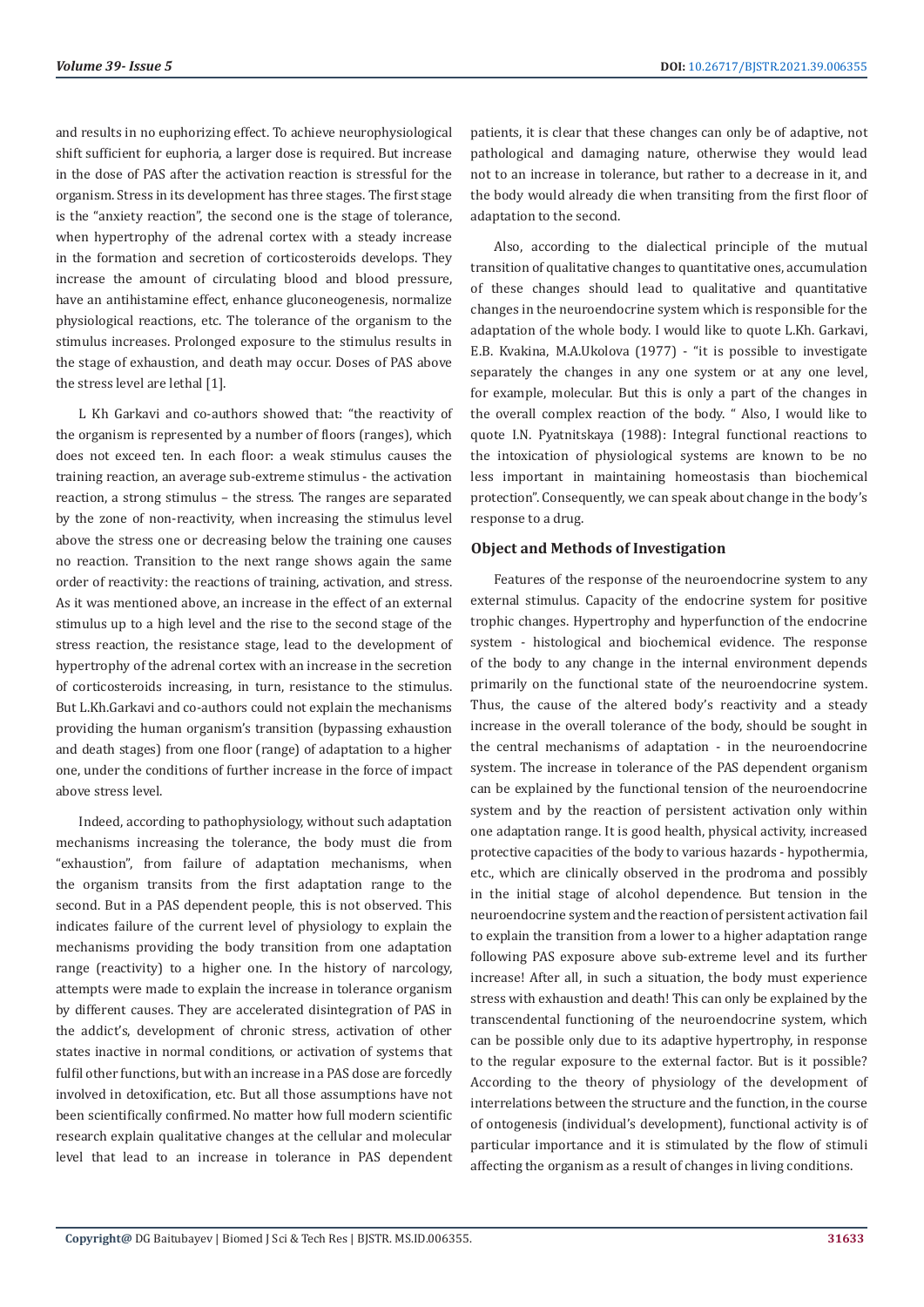Functional activity is the leading factor causing adaptive reactions in the body up to the development of morphological changes. Morphological changes occur in organs or systems stimulated by a flow of stimuli more regularly. Even in the early 1800s, J. Lamarck suggested that "the work builds up the organs". P. Lesgaft's merit was the explanation of a specific morphological alteration of the organism during the exercise process. V.Ru showed that due to "trophic stimulation" in the working organ, the assimilation process begins to dominate over the dissimilation process, and morphological changes occur at the physiological level. The increase in energy reserves results in an increase in working efficiency. It can be argued that the regular use of PAS addressing the high response range - leads the entire body to the state of the activation reaction - hypermetabolic state, which does not contribute to the accumulation of reserves and the occurrence of positive trophic changes in the body. But one should remember that the hypermetabolic state develops in the "metabolic boiler" - at the level of tissue adaptation mechanisms [4]. Perhaps, in the higher adaptation mechanisms - the neuroendocrine system despite their tension, there are no hyper metabolization processes, which contributes to the accumulation of reserves leading to morphological changes in the neuroendocrine system in the form of hypertrophy, are there?

The observations of L.Kh. Garkavi and co-authors indirectly proves possible accumulation of reserves in the neuroendocrine system during the activation reaction; "Although the metabolism is highly active during the activation reaction, it is characterized by an equilibrium", since to ensure "equilibrium" of constantly growing metabolic processes, a "powerful" neuroendocrine system is necessary. But in PAS dependence, after the completion of the activation reaction and in further enhancement of the stimulus above the sub-extreme level and transition to the subsequent adaptation floor, the "equilibrium" of the metabolic processes takes place, too. But this is possible only when the functional adequacy of the neuroendocrine systems grows in direct proportion to the strength of the external factor, which is possible only with hypertrophic neuroendocrine system and, as a consequence, its hyper productivity. The neuroendocrine system consists of the Vegetative Nervous System (VNS) and the endocrine part - the endocrine glands. In the functioning of the vegetative nervous system, a special mechanism is evolutionary provided that contributes to the accumulation of reserves - "advanced excitation" described in the 1930s by P.K. Anokhin. Vegetative Nervous System (VNS) responds to any stimulus with a somewhat excessive neurotransmitter ejection, as if in anticipation of possible future high consumption. VNS through neurotransmitters activates auxiliary and tissue adaptation mechanisms, and due to excesses of neurotransmitter ejection "takes a break" for its own recovery trophic processes. Although VNS regulates all the processes in the body, it has been established that there are biologically active substances produced by different cells of the body that have a trophic effect on VNS itself. One of such substances is the Nerve Growth Factor (NGF) - an insulin-like substance that stimulates the growth of sympathetic ganglia. NGF is produced in the salivary glands by the smooth muscle fibers of the walls of internal organs. Similarly, the adaptive-trophic effect on VNS is provided by neuropeptides: liberins, somatostatin, enkephalins, endorphins, bradykinin, neurotensin, cholecystokinin, ACTH fragments, oxytocin [5].

"When excited in neurons, metabolic processes are intensified, the amount of RNA increases, and the synthesis of proteins in neurons is enhanced. In neurons and glia cells surrounding them, these processes are multidirectional. RNA in nerve cells is increased due to the enhancement of its synthesis in a neuron and due to the transport of RNA from glial cells to neurons "[6]. But, despite the restorative and trophic processes, the vegetative nervous system cannot hypertrophy (the adrenal medulla is a modified sympathetic ganglion). Adaptive, positive, trophic changes, during pauses, allow the sympathetic VNS just not to be exhausted, to maintain high activity for a long time - a kind of hyper functionality. But there is no doubt that the mechanism of "advanced excitation" also inherent in the endocrine part of the neuroendocrine system, when the endocrine glands, releasing excessive hormones, also "take a pause" for their own trophic recovery processes, but unlike the VNS, these processes lead them to hypertrophy and hyper productivity. After all, hypertrophy resides in structures. Histological evidence of the endocrine system hypertrophy with regular exposure to a mediumstrength stimulus is Selye's stress research: "adrenal glands bloom".

Speaking of adrenal hypertrophy, one should mean the adrenal cortex. As early as in 1930s, it was found that chronic morphinization causes hypertrophy of the cortical layer of the adrenal glands in rats, which produces the "adaptation hormones" - glucocorticoids (hydrocortisone, cortisone and corticosterone), increasing the tolerance of the organism to intensive stimuli [3]. There is no doubt that hypertrophy of the adrenal cortex begins already during the activation reaction, since the process of adrenal hypertrophy is not an abrupt process. There is no doubt that due to the mechanism of "advanced excitation" other endocrine glands also "take a pause" for trophic recovery processes, which leads to their hypertrophy and hyper functionality. Evidences of adaptive hypertrophy of the endocrine system are L. Kh. Garkavi and co-authors' observations under conditions of training and activation reactions – enlargement of the thymus gland and adrenal cortex, a prolonged increase in the thyroid and reproductive gland functions.

# **Results of the Study and their Discussion**

Thus, under the regular exposure to PAS as a sub-extreme stimulus, while hypermetabolic processes occur in the "metabolic boiler," accumulation of reserves takes place in the endocrine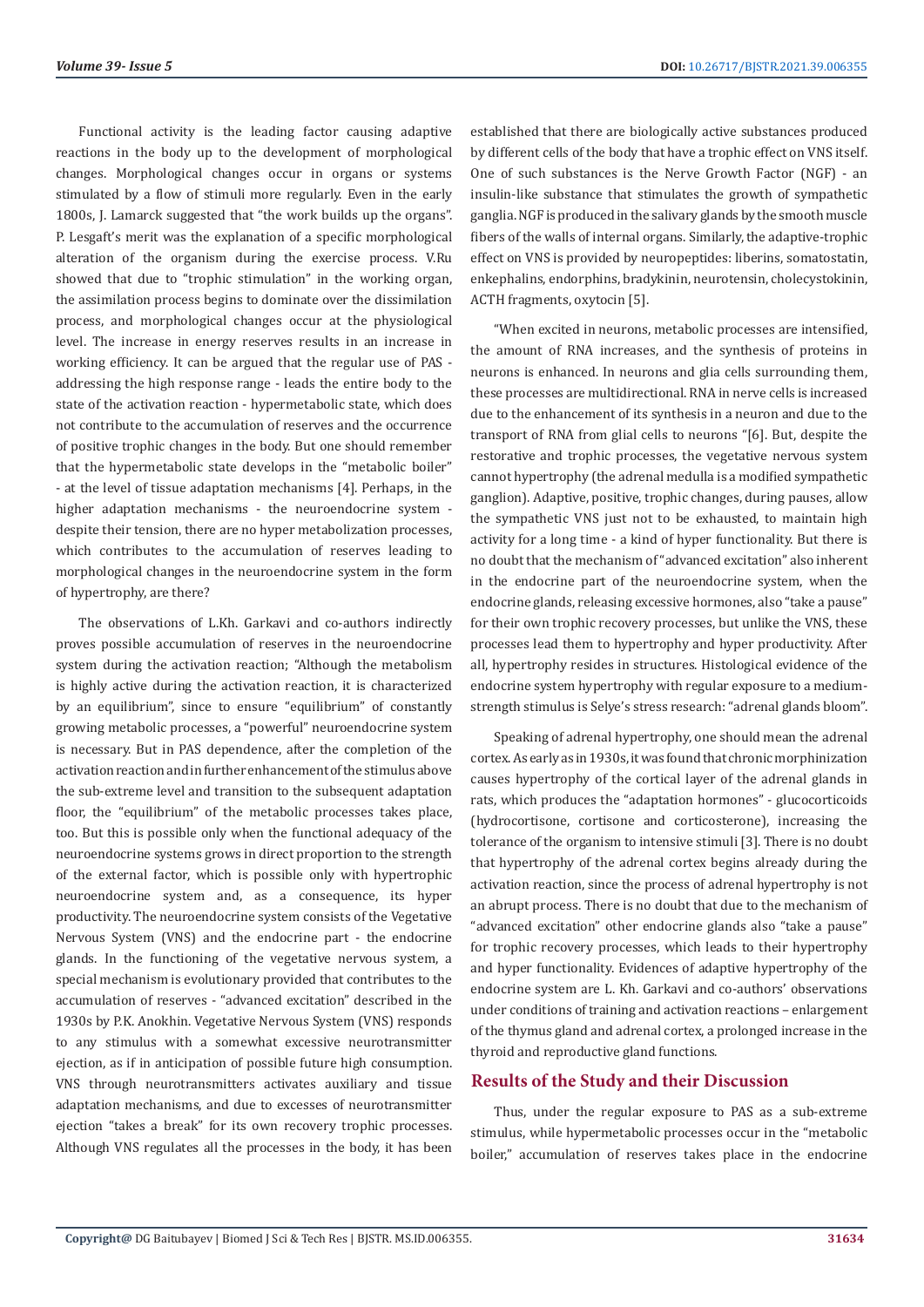system, as a result of "advanced excitation". This accumulation of reserves leads to adaptive hypertrophy and hyperfunction of the endocrine system, which results in an increase in the tolerance of the body. That is why, a subsequent, increasing, potentially extreme dose of PAS has a sub-extreme non-pathogenic effect on the body. The condition persists for the further adaptation (Figure 1). Thus, in PAS dependence, in each range and in the transition to a higher adaptation range, one should speak not of the reaction dyad: activation and persistent activation, but of the reaction tetrad: activation, persistent activation, then stress with "anxiety

reaction", and the stage of resistance. And the hypertrophy of the endocrine system that has developed to this moment, does not allow development of the final stage of stress - exhaustion. At this moment, the zone of non-reactivity separating the ranges, is observed, when the intensification of the stimulus above the stress level or the weakening below the training one does not cause any reaction. With an increase in the dose of PAS and transition to another range, everything comes around. It is more correct to call such a process not a state of chronic stress, but a state of regular, unfinished stresses.



**Figure 1:** Biology of progressive adaptation and validation of the psychoactive substance dependence.

Stress without the exhaustion stage, no matter how regular it is, cannot be considered as a disease. That allows the body to transit to a higher range of adaptation without death. It becomes clear that increased resistance in persistent activation reaction responding to regular sub-extreme exposure to PAS and the resistance stage in stress reaction responding to the further regular exposure to an increasing dose of PAS are functional manifestations of adaptive hypertrophic changes in the endocrine system. This process is called progredient (progressive) adaptation. Beliefs about the unity of form and function, the stereotyped thinking that "if changes in the body are acquired and irreversible, therefore, they are pathological," have led to the erroneous judgment that the body's dependencies on PAS should be considered as diseases. There is the expression "any disease is an adaptation." But the opposite statement that "any adaptation is a disease" in relation to PAS dependencies is inadmissible. After all, hypertrophy of the endocrine system, its high adaptation adequacy, leading to an increase in general and specific resistance, do not result in failure or lack of adaptive capabilities. Consequently, there is no need to compensate for the adaptive

capacity of the body at the expense of the tissues and the systems of the body - the disease does not arise. Thus, increase in adaptive capacity is directly proportional to the increase in a dose; the role of receptors of the body's protective systems (\* - in the figure) indicating possible PAS overdose, experience of narcotization are also important.

Due to the vegetotrophic nature of PAS, in PAS dependencies, in contrast to the disease, the mechanism of PAS action is also different. Common pathogenic factors – without pronounced vegetotrophy - cause damage at first, and only later a protective reaction of the organism develops. PAS, simultaneously or primarily, affect the receptors of VNS, which causes its timely or even advanced reaction to possible damage from the PAS effect. In PAS dependence, the increase in the exposure dose occurs through the "non-pathogenic corridor" - between the signals of the body's protective systems - receptors indicating a possible overdose, and the hypertrophying endocrine system (Figure 1). That is why the acquired biological changes in PAS dependence are only of adaptive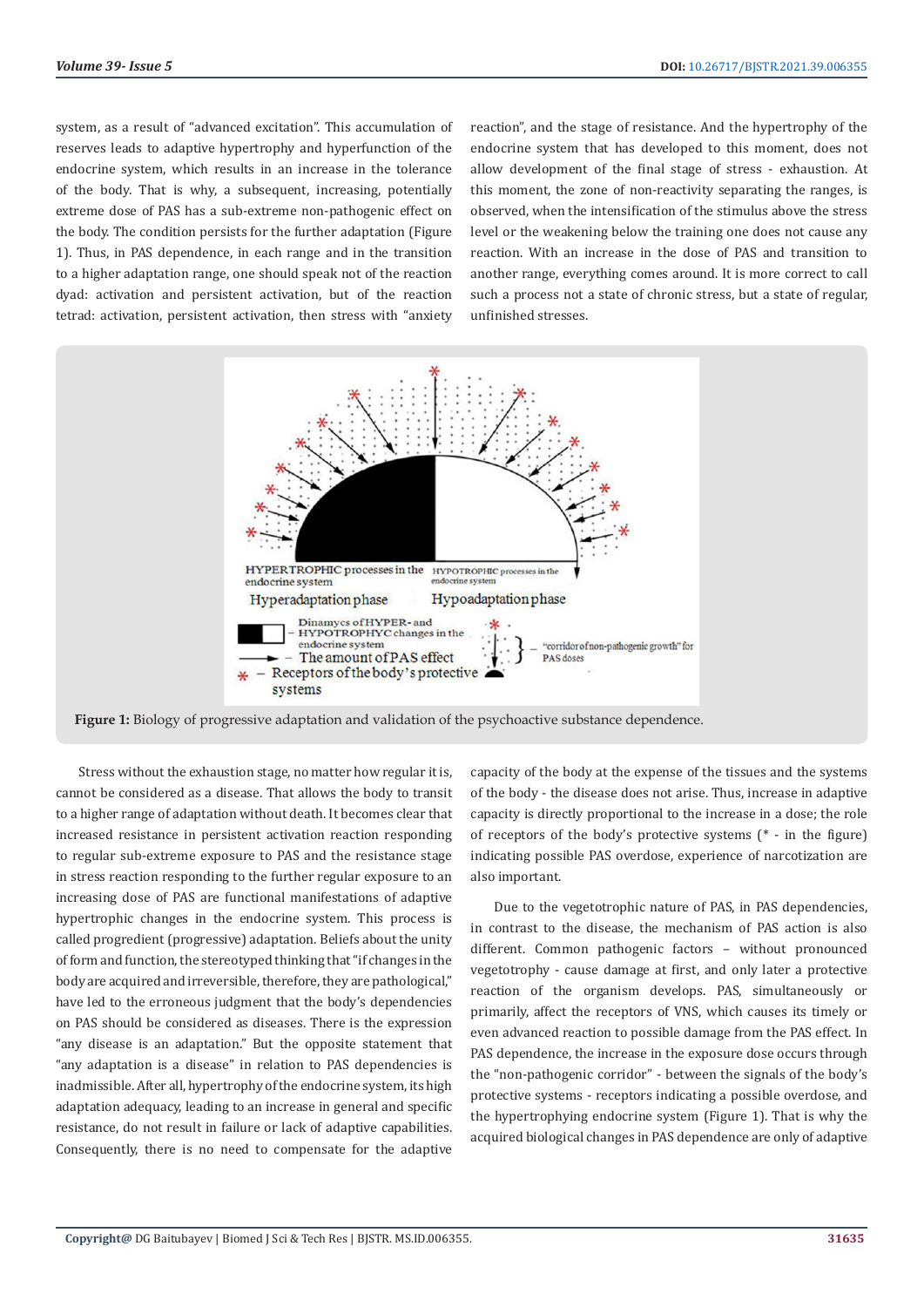nature. And thereby, one should talk about the adaptive attraction, adaptively changed behaviour, adaptively changed reactivity to PAS or, conversely, about the readaptation - deprivation syndrome, and so on. In the final stage of the dependence, depletion of the adaptive capabilities of the organism, due to the hypotrophy of the endocrine system, the receptors of the body's protective systems indicate possible PAS overdose. This leads to a parallel decrease in the dose of PAS that a person is able to adapt, the effect of PAS turns out to be sub-extreme again, and pathology is not observed either (Figure 1).

# **Pathology in PAS Dependence is an Accompanying Phenomenon**

The explanation of the increased tolerance by means of the adaptive hypertrophy of the endocrine system does not contradict the development of biochemical theories of the euphoria etiology and explains the internal mechanism of clinical manifestations in PAS dependence. Under alcohol exposure, when abuse with adaptive, qualitative or quantitative changes in the mechanisms responsible for the euphoria is required to achieve euphoria and acquire dependence, the accompanying increase in tolerance can be explained by the endocrine system hypertrophy. The VNS activity and productivity of the hypertrophying endocrine system in the first stage of alcohol dependence explain maintaining the body tone during the week intervals of sobriety, in the absence of alcohol stimulation. Compensatory stress of VNS and sufficient production of neurotransmitters or residual neurotransmitter excess, explain adrenergic tension and expressed vegetative disorders in the alcohol withdrawal syndrome.

The activity of the sympathetic part of VNS against the background of the gradual exhaustion of the parasympathetic department (the adrenergic system is more stable in ontogenesis, too) also explains the qualitative change (according to narcotism age) of the sedative PAS (hypnotics, alcohol, opiates) effect on the body, transformation of their initial sedative action into a stimulating one. The hypertrophy of the endocrine system due to prior narcotization (and hence an increase in overall resistance) explains the rapid development of alcohol dependence in former opium addicts in alcoholization: rapid increase in alcohol tolerance, the rapid formation of alcohol abstinence syndrome, the development of binge drinking (to develop alcoholism in former drug addicts, it is sufficient to develop only a specific tissue adaptation to alcohol). Stimulation of the hypertrophic endocrine system and increase in the overall resistance of the organism explain the fact that many stimulants (caffeine), eliminating some effects of ethanol, however, do not change its pharmacokinetics, but prolong its intoxicating effect. Initially the psychomotor agitation in PAS-dependent people getting narcosis can be based on the excitement of the active, sympathetic department of VNS. As the PAS dependence develops, due to the mechanism of "advanced excitation", contributing to adaptive activity-hyper functionality of the sympathetic VNS, the hypertrophy and hyper productivity of the endocrine system lead to the fact that the role of the entire neuroendocrine system as a functional mechanism of protection and adaptation increases and becomes the leading one.

## **Conclusion**

- **a)** Under regular sub-extreme exposure of the organism to psychoactive substance, the mechanism of "advanced excitation" allows to maintain the activity of the sympathetic VNS, leads to hypertrophy of the adrenal cortex.
- **b)** Under regular sub-extreme exposure to psychoactive substance, adaptive maintenance of sympathetic VNS activity and adaptive hypertrophic changes in the endocrine system lead to an increase in the tolerance of the body.
- **c)** In psychoactive substances dependence, due to the adaptive activity of the sympathetic VNS, adaptive hypertrophy and hyper productivity of the endocrine system, potentially extreme doses have a nonpathogenic sub-extreme effect on the human organism.
- **d)** Dependence of the body on psychoactive substances due to the increased tolerance of the organism and the transformation of the effect of potentially extreme doses into the sub-extreme effect is the adaptation process.
- **e)** Recommendations: It is necessary to validate the dependence of the body on psychoactive substances not as a disease, but as a state of progredient adaptation.

### **References**

- 1. A Sh Zaichik, LP Churilov (2005) General pathophysiology. St. Petersburg: Publishing company LLC 525: 23-26.
- 2. AV Korobkov, AA Bashkirov, KT Vetchinkina (1980) Normal physiology. Chapter 28 Physiology of adaptation. Moscow High School 560: 499.
- 3. IN Pyatnitskaya (1975) Clinical Drug Addiction. Moscow: Medicine, Leningrad branch 333: 3-6.
- 4. IN Pyatnitskaya (1988) Alcohol abuse and the initial stage of alcoholism. Medicine 286: 77-80.
- 5. VM Smirnov, VN Yakovlev (2004) Physiology of the central nervous system. Moscow: Academy, pp. 184-185.
- 6. OI Kirillov (1994) Stress hypertrophy of the adrenal glands. Moscow: Science, pp. 176.